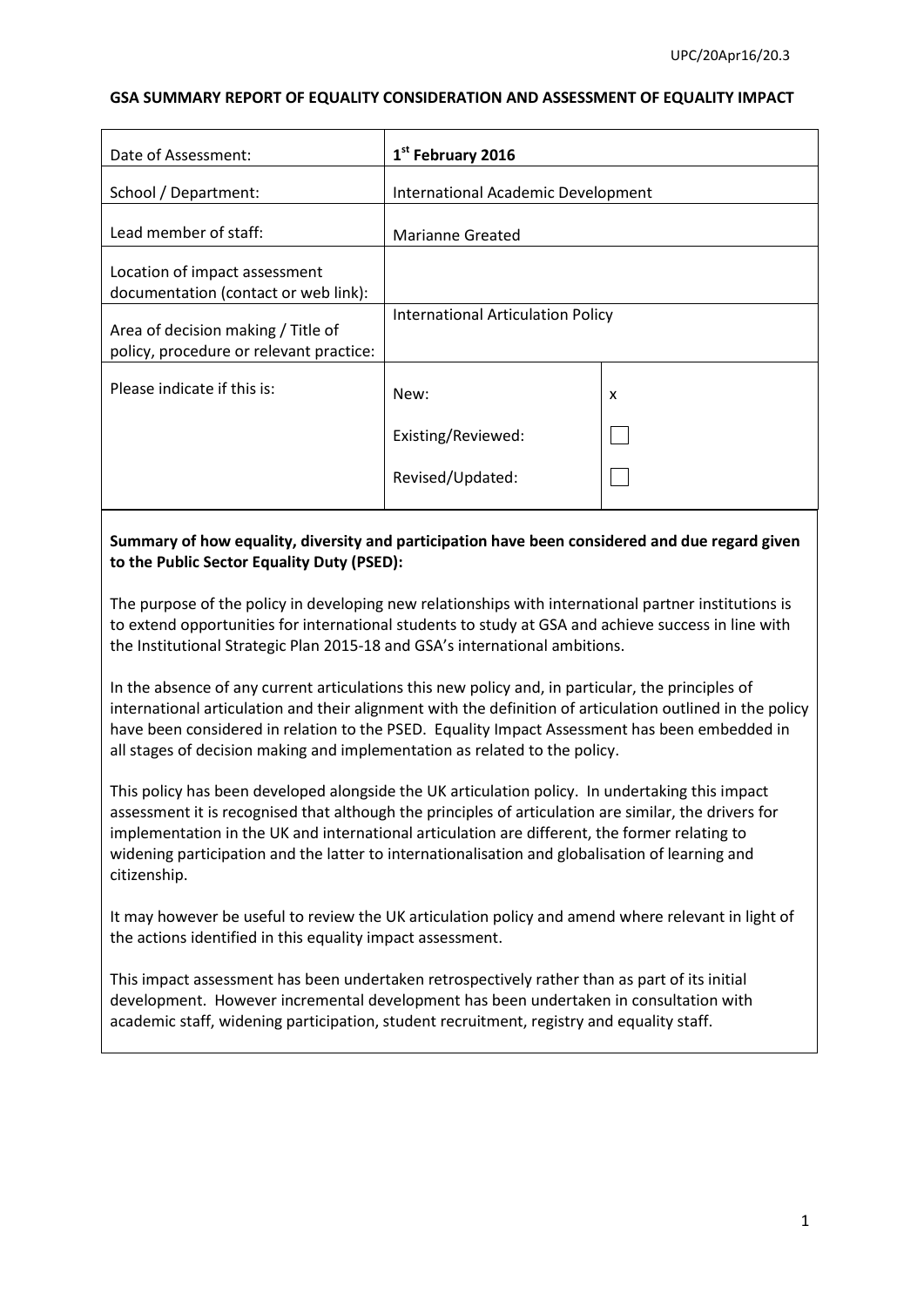#### **Evidence used to make your assessment:**

Formal international articulation routes are a new development at GSA and therefore quantitative data relating specifically to articulation is not available. However in order to inform policy and practice development the current profile of international students at GSA has been examined as far as possible by country of origin and relative to protected characteristic.

### **Key findings of statistical analysis**

Analysis of international students studying at GSA's Glasgow campus by country of domicile for the 2 year period 2013/14 – 2014/15 indicates that the largest proportion are from East Asia, being 75% and 73.8% respectively. In the same period students from the USA made up 4% and 11.8% respectively, with students from Norway, Canada and Iceland making up the remainder.

The policy offers GSA the potential to open formal articulation routes to broaden the global profile of students who study at GSA's UK campuses.

With regard to sexual identity it is noted that there is little difference in representation of male and female students between UK domiciled and international students.

It is noted that formal disclosure of disability related needs in the current international cohort is significantly lower than for UK domiciled students. The reasons for this will be considered as part of ongoing monitoring and review at institutional and articulation levels.

Although, for the two year period considered in this impact assessment, international students are mostly found within the 22-24 and 25-39 age brackets, it is difficult to identify specific trends in respect of age, particularly related to year of entry and level of study.

This is a new policy and there is limited data with which to make an assessment. However when an articulation agreement is implemented the monitoring of students by protected characteristic, their experience, progression and success will be undertaken and reported on an annual basis through PMAR. An overview of monitoring data for all articulations will be undertaken and reported by the International Development office.

### **Outline any positive or negative impacts you have identified:**

This policy has the potential to result in positive equality impact and foster good relations for all protected characteristic groups in relation to the internationalisation of GSA and a culture which values learning with and from others at institutional, studio and individual level.

However, whilst the purpose and key characteristics contained in the policy have the potential to deliver positive equality impact by facilitating access and the development of mutually beneficial curriculum related international relationships, there are elements of the proposed implementation which have the potential to contradict the definition of articulation set out in the policy and consequently result in negative equality impact.

Actions have been included in the action plan below to mitigate potential negative impact prior to final approval of the policy. Overarching points of note are as follows:

 The policy refers to partnership institutions. However, the relationship outlined in the policy and process of implementation would appear to be one sided without opportunity for the type of exchange which has the potential to result in the positive impact outlined above and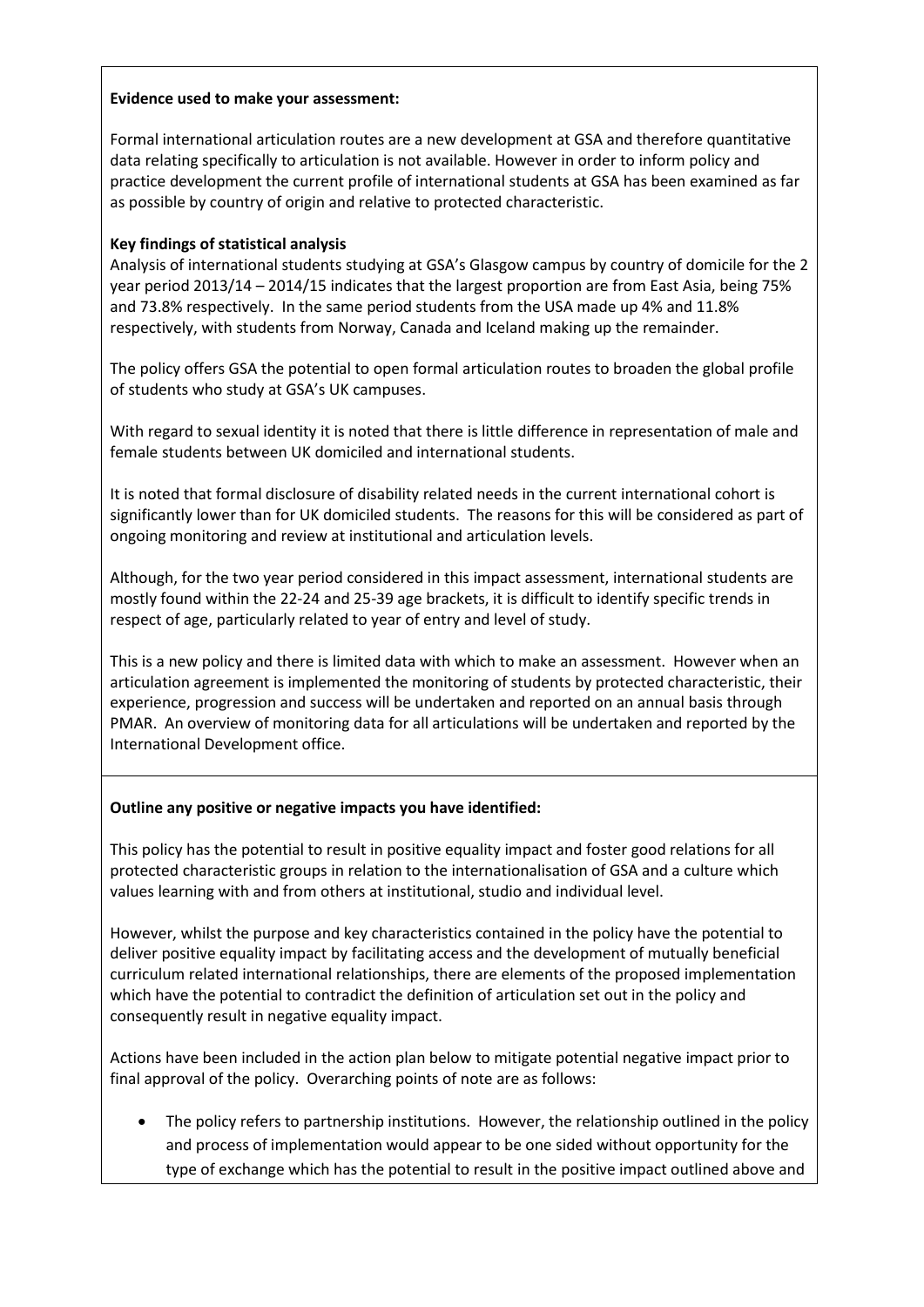to meet GSA's strategic ambitions for internationalisation.

 The policy also contradicts its stated purpose with an implicit assumption of assimilation and deficit. If curriculum mapping has already been undertaken in order that articulation can take place as per the definition at 2.1 in the policy bridging programmes should not be required.

However, orientation and induction activities represent good practice for a whole cohort of students with a range of different needs (UK and international) who are progressing to a different level of study,. Where this activity separates out international articulating students then the opportunity to foster good relations is lost.

 There is a lack of clarity with regard to the operation of articulation in terms of the definition. This arises as a consequence of the introduction of the consideration of selection procedures within the process - this currently contradicts the definition of articulation at 2.1 in the policy. The potential for negative impact relates to a lack of clarity for partner institutions and potential students as it is not clear that places are limited or how this policy differs to targeted recruitment initiatives.

**Summary of the actions you have taken or plan to take as a result:** (Please attach your action plan)

The action plan below includes actions related to equality impact identified in specific sections of the policy to mitigate potential negative impact. Where these relate to policy amendments these will be taken prior to final approval of the policy.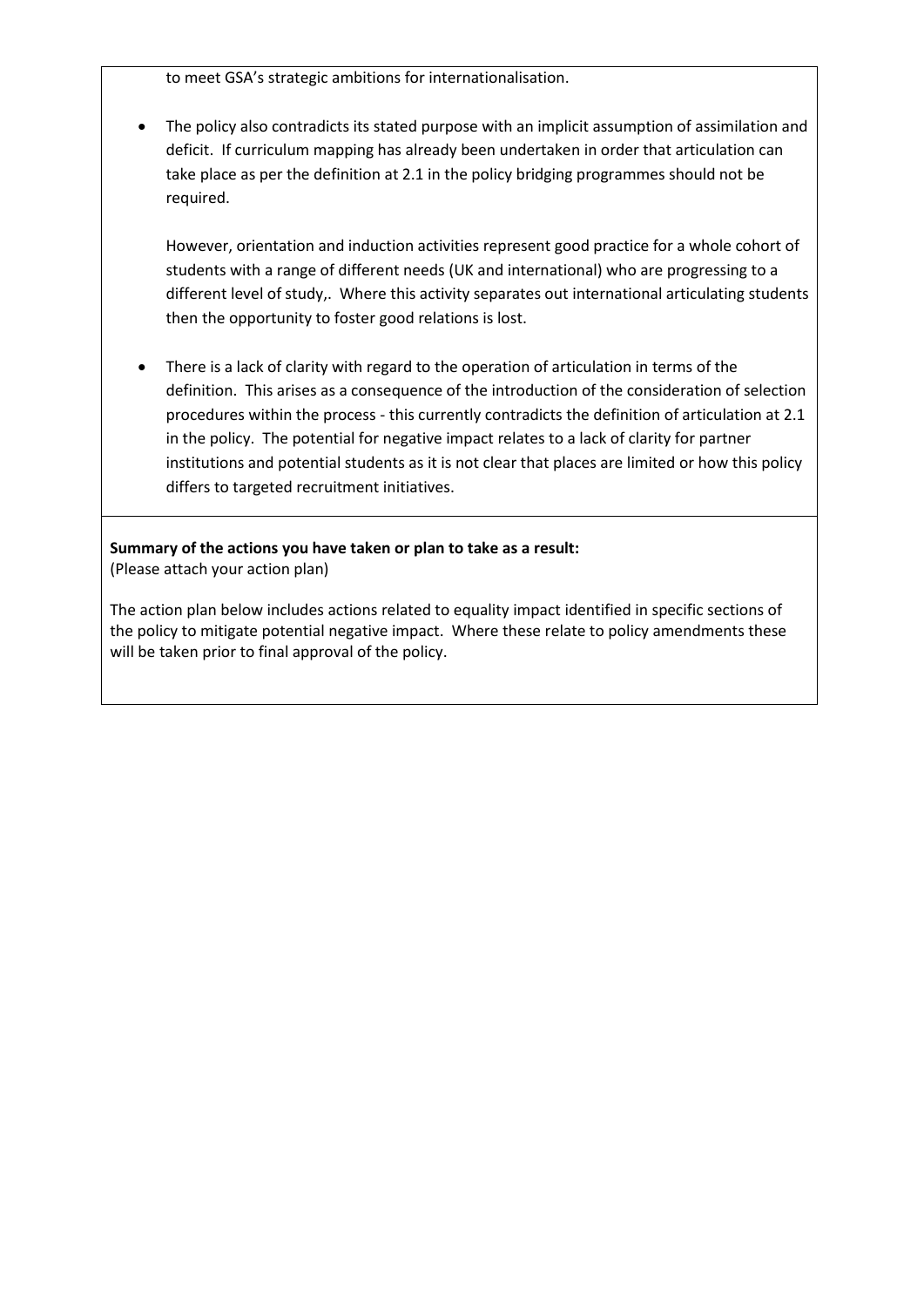# **International Articulation Policy Equality Impact Assessment Action Plan**

| Policy area / potential equality impact      | <b>Action</b>                     | <b>Equality impact</b>         | Person responsible       | <b>Timeframe</b> |
|----------------------------------------------|-----------------------------------|--------------------------------|--------------------------|------------------|
| Policy sections 3.1; 3.3; 3.6; 4.3           | Remove reference to 'normal'      | This will mitigate against     | <b>Marianne Greated</b>  | Completed        |
| References to 'normal' / 'normally'          | and 'normally' in these sections. | inconsistencies in practice,   | <b>Have removed word</b> |                  |
| introduces the potential for negative        | Where exceptions have been        | assure non-discriminatory      | normal in 3.6 and 4.3    |                  |
| quality impact for protected                 | identified these should be        | practice and support           | but not in 3.1 or 3.3 as |                  |
| characteristic (PC) groups by introducing    | specified.                        | effective implementation of    | this gives us scope      |                  |
| inconsistency and a lack of clarity in       |                                   | the policy                     | with partners in the     |                  |
| decision making and could result in          |                                   |                                | future                   |                  |
| inadvertent discrimination.                  |                                   |                                |                          |                  |
|                                              |                                   |                                |                          |                  |
| Policy sections 3.8; 5.2.3                   | Provide clarity within the policy | This will ensure that the      | <b>Marianne Greated</b>  | Completed        |
| The references to "additional specific"      | in respect of entry requirements  | policy mitigates against any   | Have taken out 3.8       |                  |
| and "entry requirements" do not align        | and admissions in line with the   | practice which could result in | and amended 5.2.3        |                  |
| with articulation as defined at section      | definition of articulation        | inadvertent discrimination or  |                          |                  |
| 2.1. This has the potential to result in     | outlined at section 2.1.          | adverse equality impact        |                          |                  |
| negative equality impact as a result of (i)  |                                   |                                |                          |                  |
| a lack of clarity for partners and potential |                                   |                                |                          |                  |
| students and (ii) opportunity for            |                                   |                                |                          |                  |
| differential practice that could             |                                   |                                |                          |                  |
| inadvertently disadvantage PC groups,        |                                   |                                |                          |                  |
| for example disabled students or             |                                   |                                |                          |                  |
| students from different international        |                                   |                                |                          |                  |
| partners.                                    |                                   |                                |                          |                  |
| Policy section 3.9 (also see Proposal        | Provide clarity within the policy | As above                       | <b>Marianne Greated</b>  | Completed        |
| Proforma - Process for selecting             | in respect of entry requirements  |                                | <b>Please see</b>        |                  |
| entrants)                                    | and admissions in line with the   |                                | amendments to 3.9        |                  |
| Where there is the notion of 'acceptance'    | definition of articulation        |                                |                          |                  |
| this suggests selection rather than          | outlined at section 2.1.          |                                |                          |                  |
| progression and does not fit with the        |                                   |                                |                          |                  |
| definition at 2.1, introducing the           |                                   |                                |                          |                  |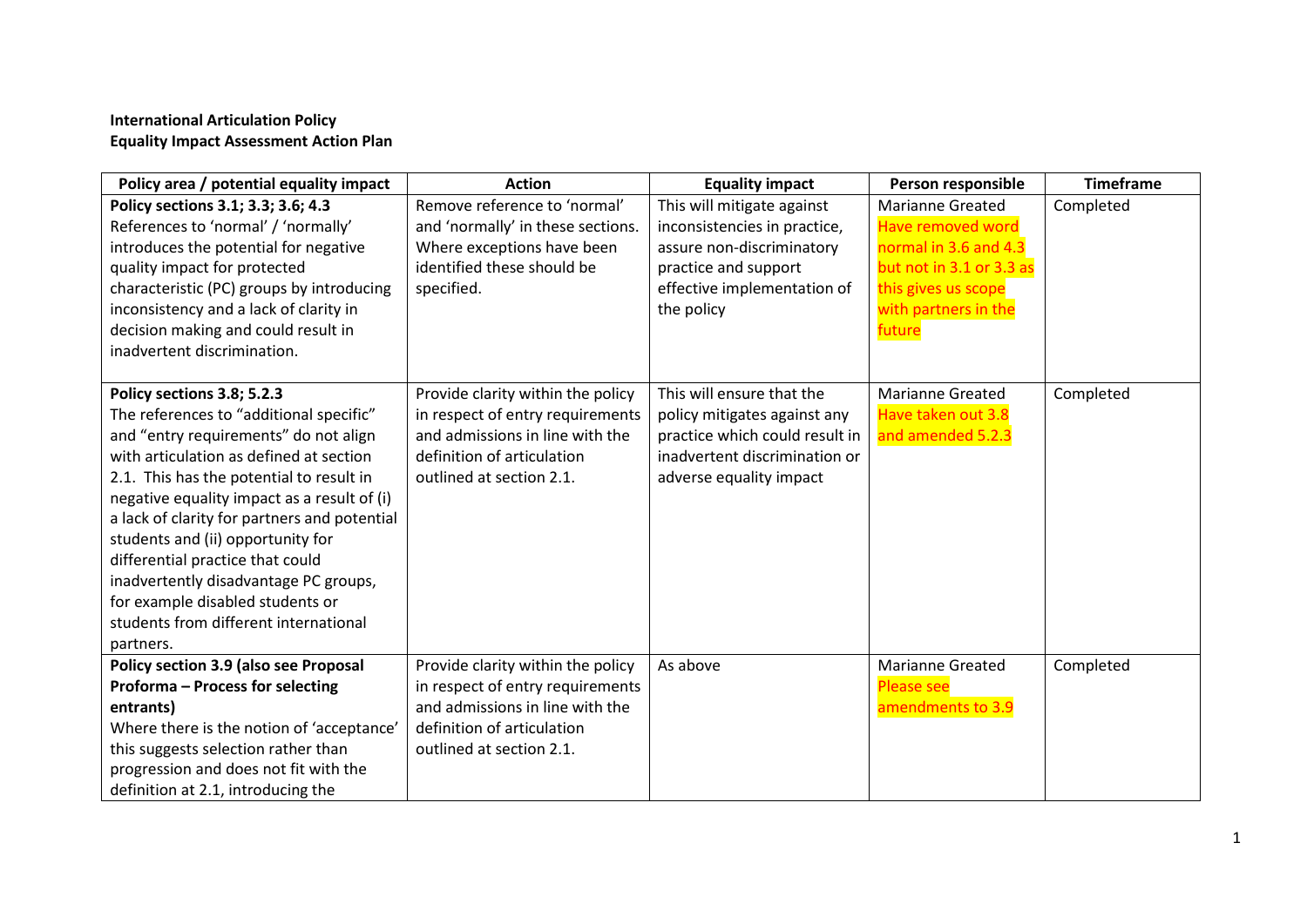| potential for negative equality impact as      |                                    |                              |                         |           |
|------------------------------------------------|------------------------------------|------------------------------|-------------------------|-----------|
| a result of a lack of clarity that could       |                                    |                              |                         |           |
| inadvertently result in discrimination         |                                    |                              |                         |           |
| against PC groups.                             |                                    |                              |                         |           |
| Policy section 5.3.1                           | If this point refers to the model  | Greater clarity will ensure  | <b>Marianne Greated</b> | Completed |
| The type of articulation is defined in $2.1 -$ | of articulation (eg 2+2 or 1+3)    | that practice is transparent | <b>Please see</b>       |           |
| there are no other types of articulation       | rather than 'type' a greater       | and mitigates any potential  | amendments to 5.3.1     |           |
| included in this policy. Again, a lack of      | level of clarity needs to be       | negative equality impact     |                         |           |
| clarity has the potential to result in         | provided                           |                              |                         |           |
| practice, which inadvertently                  |                                    |                              |                         |           |
| discriminates against PC groups.               |                                    |                              |                         |           |
| Policy sections 5.3.2; 5.3.4                   | Adjustment will be made to the     | As above                     | <b>Marianne Greated</b> | Completed |
| The lack of clarity in the definition in       | policy to provide clarity - if the |                              | Have removed 5.3.4      |           |
| respect of (i) anticipated student             | number of articulation places is   |                              | and amended 5.3.2       |           |
| numbers (places available or anticipated       | limited and selection will be an   |                              |                         |           |
| number of potential students?) and (ii)        | aspect of articulation this        |                              |                         |           |
| entry requirements. Both these points          | should be added at the             |                              |                         |           |
| imply that selection may be an aspect of       | beginning of the policy in         |                              |                         |           |
| articulation.                                  | section 2.1, highlighting in what  |                              |                         |           |
|                                                | circumstances it will be           |                              |                         |           |
| As highlighted for previous sections this      | employed. Any selection            |                              |                         |           |
| introduces the potential for negative          | process will need to be equality   |                              |                         |           |
| quality impact for protected                   | impact assessed as part of the     |                              |                         |           |
| characteristic groups by introducing           | proposal stage, to include who     |                              |                         |           |
| inconsistency and a lack of clarity in         | is selecting and what criteria     |                              |                         |           |
| decision-making                                | will be applied given that         |                              |                         |           |
|                                                | students will have already         |                              |                         |           |
|                                                | reached the articulation           |                              |                         |           |
|                                                | threshold.                         |                              |                         |           |
| Policy sections 5.3.7; 5.3.9                   | Amend the policy and provide       | These amendments will        | Marianne Greated        | Completed |
| These sections suggest deficit in the          | an appropriate programme of        | support the advancing of     | Have removed 5.3.7      |           |
| incoming students. Given the nature of         | orientation for the whole cohort   | equality and fostering of    | and amended 5.3.9       |           |
| articulation described in 2.1 these            | at the beginning of the            | good relations for all       | (now 5.3.6)             |           |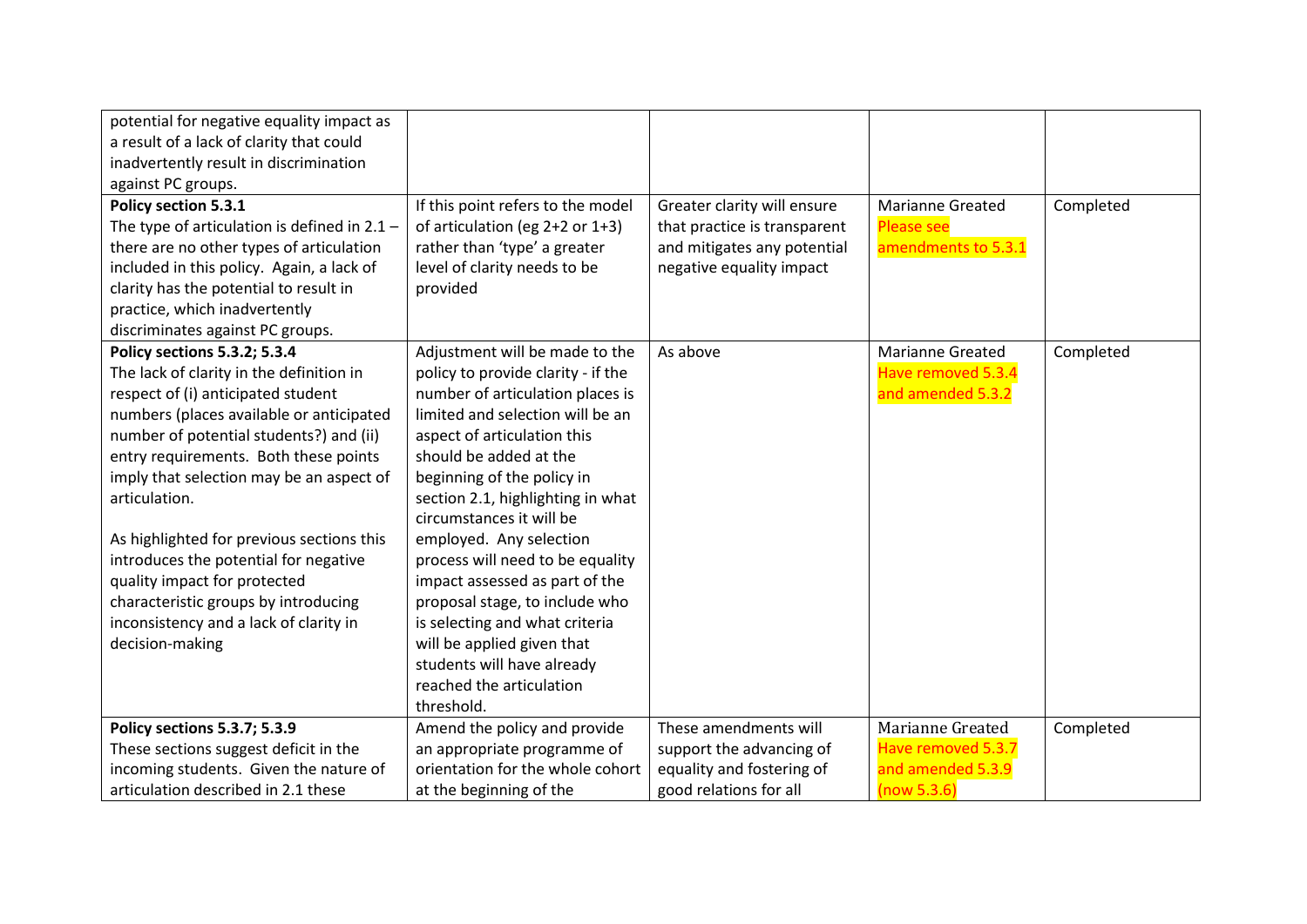| students will have demonstrated,<br>through their achievement at the partner<br>institution, a level of study which enables<br>them to enter the programme and<br>succeed. An assumption that articulating<br>students will need 'bridging' programmes<br>has the potential to introduce negative                                                                                                                         | academic year. This could<br>include an introduction to<br>Glasgow and an induction to<br>GSA that involves the UK based<br>cohort working with incoming<br>international articulation<br>students. | protected characteristic<br>groups                                                                                                               |                                                            |            |
|---------------------------------------------------------------------------------------------------------------------------------------------------------------------------------------------------------------------------------------------------------------------------------------------------------------------------------------------------------------------------------------------------------------------------|-----------------------------------------------------------------------------------------------------------------------------------------------------------------------------------------------------|--------------------------------------------------------------------------------------------------------------------------------------------------|------------------------------------------------------------|------------|
| equality impact<br>Although this section uses the term<br>'orientation' it implies that international<br>students will be assimilated into the<br>cohort. There is potential here for<br>negative equality impact where the<br>receiving cohort is not included in a<br>whole cohort programme of orientation.<br>The opportunity to foster good relations<br>between PC groups, particularly race, is<br>therefore lost. |                                                                                                                                                                                                     |                                                                                                                                                  |                                                            |            |
| Policy section 5.3.8<br>It is unclear as to why comment on<br>summative assessment is required, as<br>this would operate in the same way for<br>all students. There is therefore potential<br>for negative equality impact if differential<br>assessment processes / methods are<br>operated.                                                                                                                             | Remove this point from the<br>policy                                                                                                                                                                | This amendment will ensure<br>that there is parity of<br>experience for all students in<br>assessment regardless of<br>protected charactersistic | <b>Marianne Greated</b><br>Have removed 5.3.8              | Completed  |
| <b>Policy section - flowchart</b><br>Reference to equality impact assessment<br>as an integral aspect of the approval<br>process for articulation agreements has                                                                                                                                                                                                                                                          | Amend flowchart to include<br>equality impact assessment<br>along side Business Care and<br><b>Risk Assessment</b>                                                                                  | This amendment will ensure<br>that equality consideration is<br>mainstreamed in the<br>approval process,                                         | <b>Marianne Greated</b><br>This amendment is in<br>process | In process |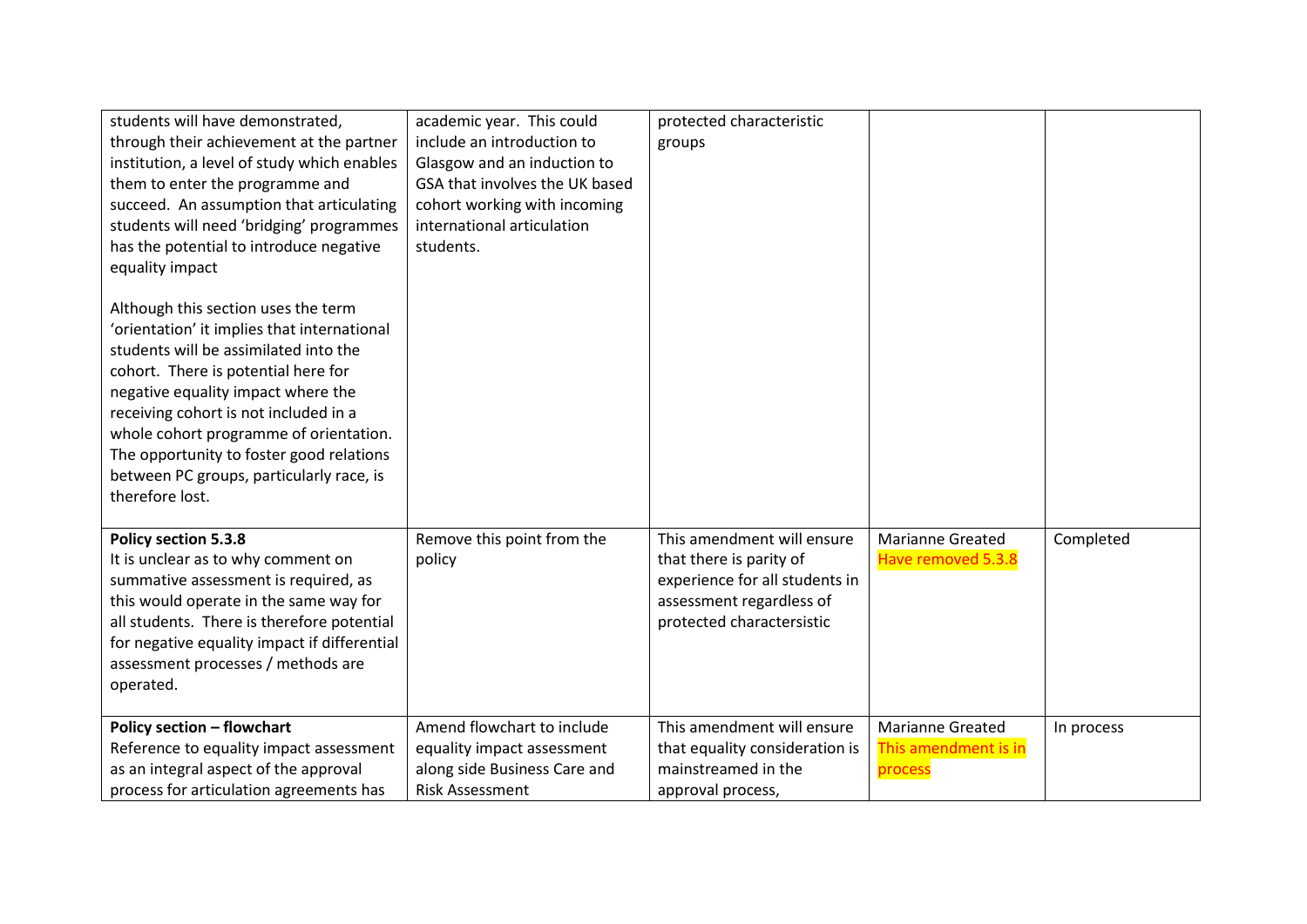| been omitted.<br>Policy sections 7.1.2; 7.2; 7.3<br>These sections assume knowledge<br>exchange from GSA out to the partner<br>only. There may be opportunity to<br>advance equality and foster good<br>relations for PC groups, particularly race,<br>as highlighted in 5.3.7; 5.3.9.                                                                                                                                                                                                                                                                                                                                                                                                                                                                                                                                     | Amend policy to reflect that<br>international articulation<br>provides an opportunity to<br>learn from international<br>partners and enhance GSA<br>practice       | highlighting positive equality<br>impact and ensuring that any<br>potential for negative impact<br>is mitigated.<br>Amendments will support<br>the advancing of equality<br>and fostering of good<br>relations for all protected<br>characteristic groups | <b>Marianne Greated</b><br><b>Have amended and</b><br>added in sections<br>7.1.2 and 7.2.7 | Completed |
|----------------------------------------------------------------------------------------------------------------------------------------------------------------------------------------------------------------------------------------------------------------------------------------------------------------------------------------------------------------------------------------------------------------------------------------------------------------------------------------------------------------------------------------------------------------------------------------------------------------------------------------------------------------------------------------------------------------------------------------------------------------------------------------------------------------------------|--------------------------------------------------------------------------------------------------------------------------------------------------------------------|-----------------------------------------------------------------------------------------------------------------------------------------------------------------------------------------------------------------------------------------------------------|--------------------------------------------------------------------------------------------|-----------|
| Proposal proforma:<br><b>Process for selecting entrants</b><br>With reference to policy section 3.9<br>above this does not appear to fit with the<br>notion of articulation (as defined in 2.1).<br>There is therefore potential for negative<br>impact for students studying at<br>international partner institutions where<br>their expectations are raised with regard<br>to progression through articulation and<br>where these expectations are not<br>managed appropriately.<br>If selection takes place within an<br>articulation agreement it is not clear how<br>the experience for an international<br>student who progresses to GSA through<br>an articulation agreement is different to<br>that of a student who applies with the<br>same qualifications from the same<br>institution outwith the articulation | Provide clarity within the policy<br>in respect of entry requirements<br>and admissions in line with the<br>definition of articulation<br>outlined at section 2.1. | This will ensure that the<br>policy mitigates against any<br>practice which could result in<br>inadvertent discrimination or<br>adverse equality impact                                                                                                   | <b>Marianne Greated</b><br><b>Have removed these</b><br>boxes from the form                | Completed |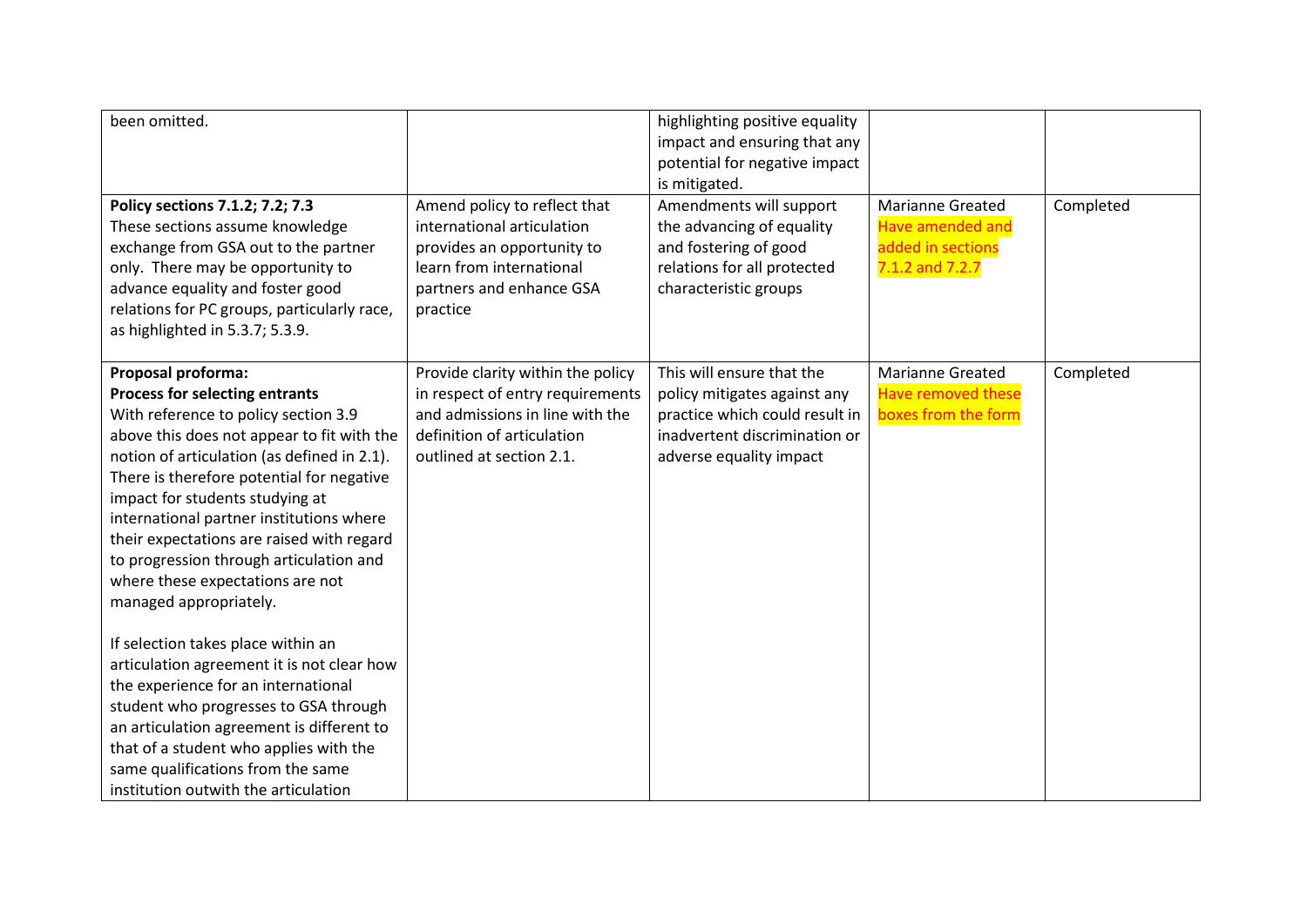| agreement.                                                                                                      |                                                                                                                                                                                                                                  |                                                                                                                                                                                      |                                                                                            |           |
|-----------------------------------------------------------------------------------------------------------------|----------------------------------------------------------------------------------------------------------------------------------------------------------------------------------------------------------------------------------|--------------------------------------------------------------------------------------------------------------------------------------------------------------------------------------|--------------------------------------------------------------------------------------------|-----------|
| <b>Proposal proforma:</b><br><b>GSA input to partner institutions</b><br>See policy sections 5.3.7; 5.3.9 above | As policy sections 5.3.7; 5.3.9                                                                                                                                                                                                  | As policy sections 5.3.7; 5.3.9                                                                                                                                                      | Marianne Greated<br><b>Have amended section</b><br>and changed wording<br>to good practice | Completed |
| <b>Proposal proforma:</b><br><b>Equality Impact Assessment Section</b>                                          | Proforma to be amended to<br>make it clear that equality<br>impact assessment is a<br>requirement, non submission of<br>which will result in a proposal<br>being considered incomplete.                                          | This will support the<br>mainstreaming of equality<br>consideration as an integral<br>aspect of the development<br>and implementation of<br>international articulation<br>agreements | <b>Marianne Greated</b><br><b>Have amended section</b>                                     | Completed |
| <b>Monitoring and reporting</b>                                                                                 | All monitoring and reporting in<br>respect of the development and<br>delivery of articulation<br>agreements to include equality<br>consideration and analysis of<br>equality statistics related to<br>protected characteristics. | This will ensure that equality<br>impact is monitored<br>effectively and the three<br>needs of the PSED are<br>mainstreamed into the<br>development of practice                      | <b>Marianne Greated</b><br>This is embedded in<br>document                                 | Completed |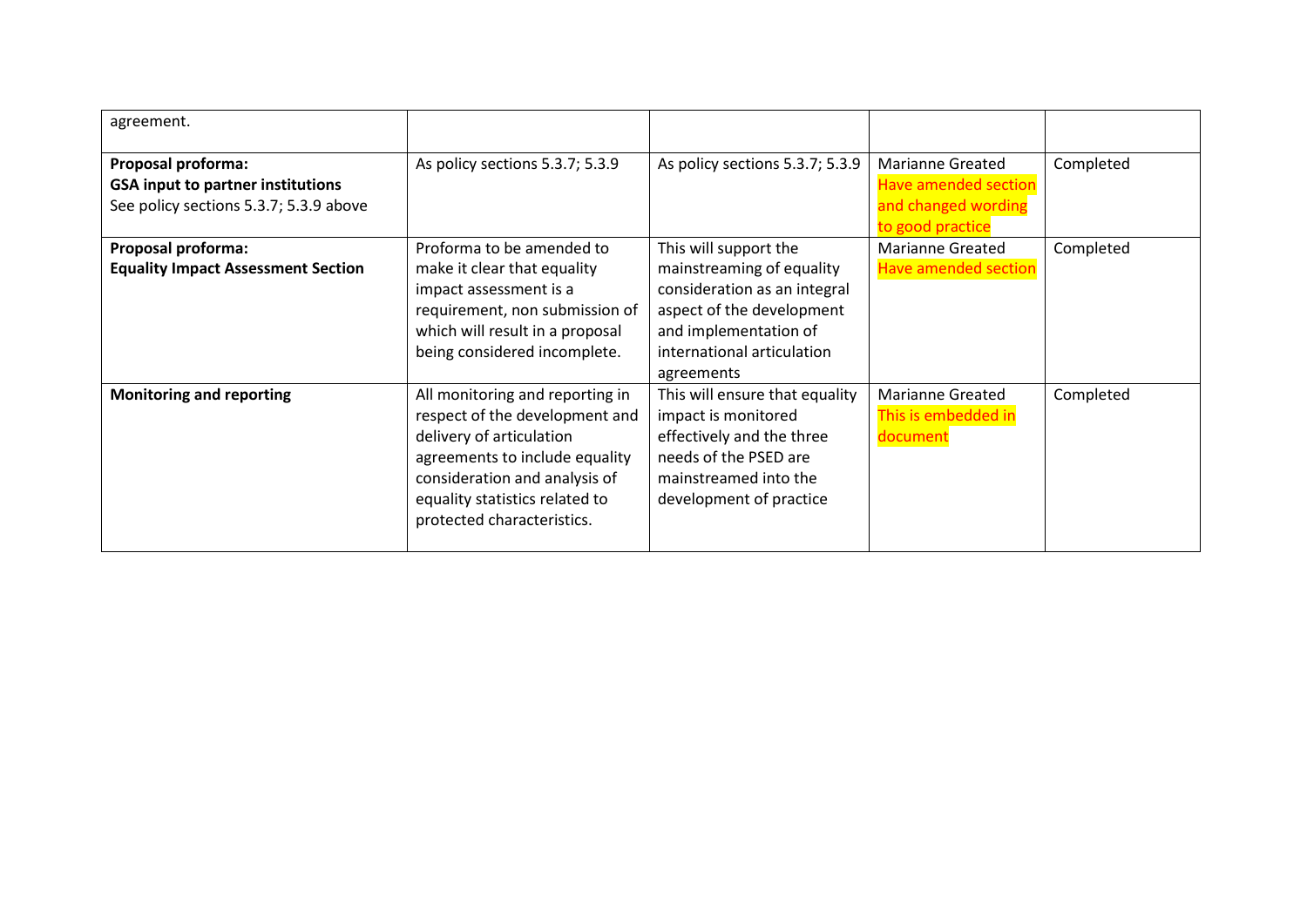### **Summary of what you anticipate will change as a result of your actions and where / when will these be reported and reviewed:**

Actions will provide clarity within the policy, its implementation and within developing articulation agreements supporting the delivery of the PSED for all students regardless of protected characteristic.

It is also anticipated that actions will support opportunities to foster good relations and the mainstreaming of equality in curriculum delivery through enhanced engagement and learning/ knowledge exchange with and from partner institutions.

The policy and its implementation will be monitored and by the Head of International Academic Development.

Reporting and review will take place:

- Annual monitoring of articulation policy as part of PMAR and overseen by Head of International Academic Development.
- Annual monitoring of individual articulations as part of PMAR and through Boards of Study.
- Biennial monitoring reports from visit to partners.
- Ongoing partner visit reports.
- Review of each articulation will take place on an annual basis.

It is anticipated that staff visits to potential International Partners will include consideration of equality. This will be reported in visit reports and feed into the development of international articulations by the articulation proposer.

#### **State how will these changes will contribute to the delivery of GSA's equality outcomes:**

The implementation of the changes to the policy and its implementation will support the delivery of:

### **Equality Outcome 6**

It is anticipated that, through partnership working and exchange of practice, this policy could contribute to an increased proportion of staff, for example visiting lecturers, from diverse ethnic and cultural backgrounds making a contribution to learning, teaching and research at GSA.

### **Equality Outcome 7**

Through articulation activities such as curriculum mapping, institutional partnership working and the development of practice which facilitates a high quality, equitable and global learning experience for all students studying at GSA regardless of protected characteristic it is anticipated that curriculum will be developed to engage with the personal and political dimensions of diverse identities and which supports the development of student confidence in engaging creatively with issues of diversity and equality in their work with others.

#### **The outcome of your assessment:**

No action – no potential adverse impact

Amendments or changes to remove barriers / promote positive impact x

Proceed with awareness of adverse impact